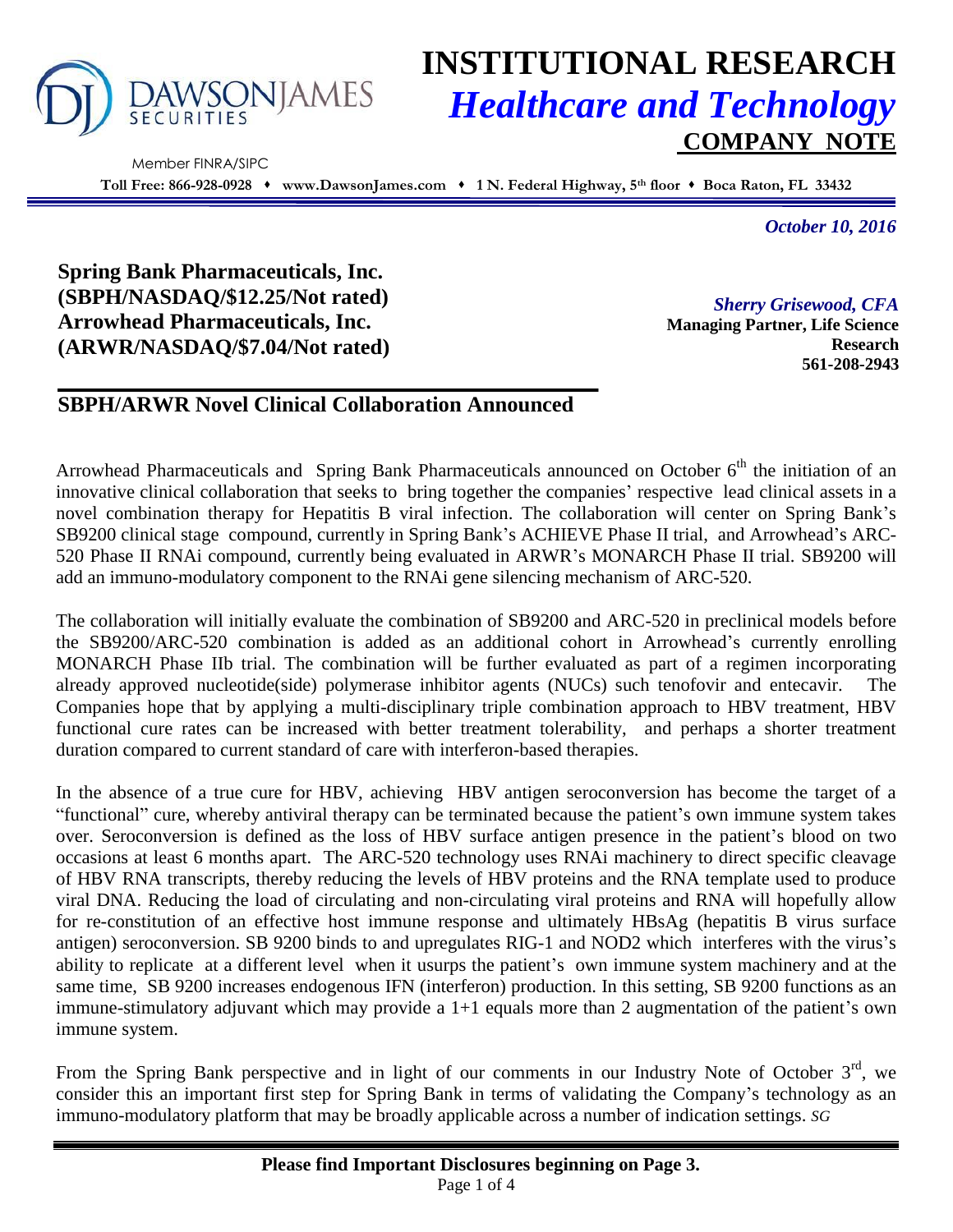



Company Notes provide current information we believe might be noteworthy to investors regarding the subject companies. Company Notes are not intended to be complete research reports. More detailed information concerning the rated companies referenced in this Note, including the full reports, basis for price targets and other disclosures, may be found at: [http://dawsonjames.com/research\\_coverage.](http://dawsonjames.com/research_coverage)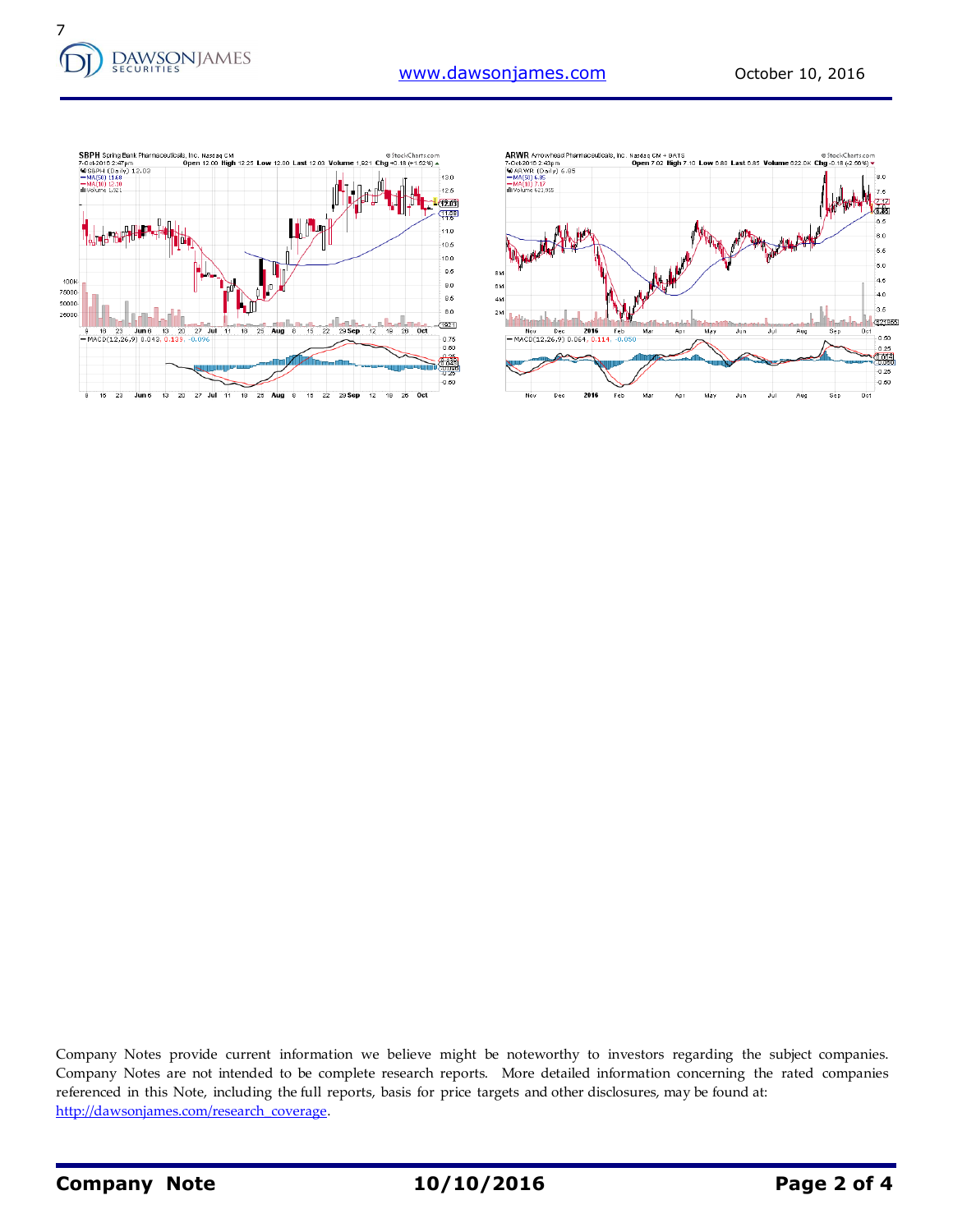

#### **Important Disclosures:**

Dawson James Securities, Inc. (the "Firm") is a member of the Financial Industry Regulatory Authority ("FINRA") and the Securities Investor Protection Corporation ("SIPC").

The Firm does not make a market in the securities of the subject companies. The Firm has engaged in investment banking relationships with SBPH and ARWR in the prior 12 months, as a manager or co-manager of a public offering and has received compensation resulting from those relationships. The Firm may seek compensation for investment banking services in the future from each of the subject companies. The Firm may have received other compensation from the subject companies in the last 12 months for services unrelated to investment banking.

Neither the research analyst(s) whose name appears on this report nor any member of his (their) household is an officer, director or advisory board member of these companies. The Firm and/or its directors and employees may own securities of the company(s) in this report and may increase or decrease holdings in the future. As of September 30, 2016, the Firm as a whole did not beneficially own 1% or more of any class of common equity securities of any of the subject company (s) of this report. The Firm, its officers, directors, analysts or employees may effect transactions in and have long or short positions in the securities (or options or warrants related to those securities) of the companies subject to this report. The Firm may effect transactions as principal or agent in those securities.

Analysts receive no direct compensation in connection with the Firm's investment banking business. All Firm employees, including the analyst(s) responsible for preparing this report, may be eligible to receive non-product or service specific monetary bonus compensation that is based upon various factors, including total revenues of the Firm and its affiliates as well as a portion of the proceeds from a broad pool of investment vehicles consisting of components of the compensation generated by investment banking activities, including but not limited to shares of stock and/or warrants, which may or may not include the securities referenced in this report.

Although the statements in this report have been obtained from and are based upon recognized statistical services, issuer reports or communications, or other sources that the Firm believes to be reliable, we cannot guarantee their accuracy. All opinions and estimates included in this report constitute the analyst's judgment as of the date of this report and are subject to change without notice.

The securities of the company discussed in this report may be unsuitable for investors depending on their specific investment objectives and financial position. This report is offered for informational purposes only, and does not constitute an offer or solicitation to buy or sell any securities discussed herein in any jurisdiction where such would be prohibited. Additional information is available upon request.

### **Ratings Definitions:**

- 1) **Buy**: the analyst believes the price of the stock will appreciate and produce a total return of at least 20% over the next 12-18 months;
- 2) **Neutra**l: the analyst believes the price of the stock is fairly valued for the next 12-18 months;
- 3) **Sel**l: the analyst believes the price of the stock will decline by at least 20% over the next 12-18 months and should be sold.

The following chart reflects the range of current research report ratings for all companies followed by the analysts of the Firm. The chart also reflects the research report ratings relating to those companies for which the Firm has performed investment banking services.